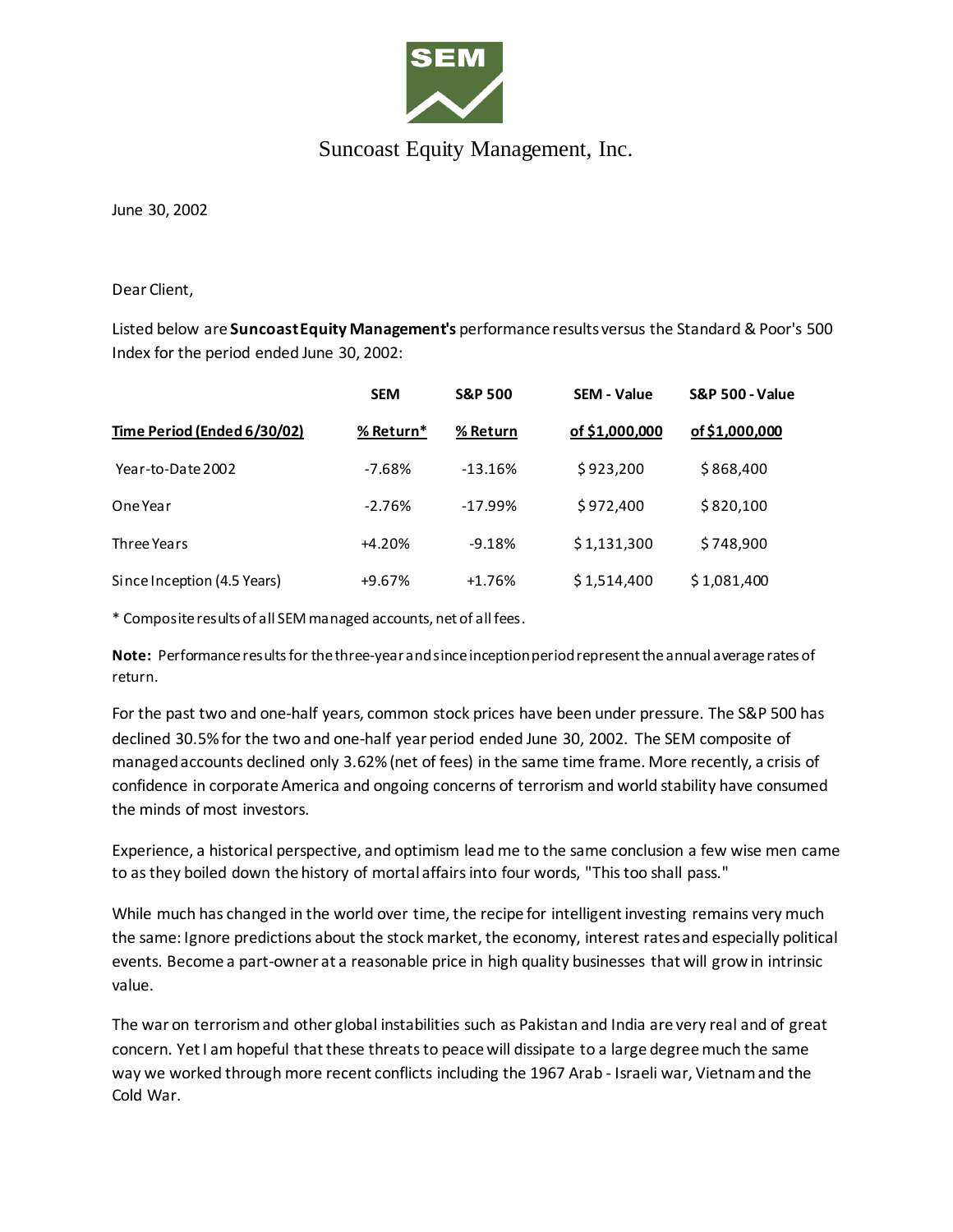The public and our politicians are disgusted with the corporate leaders of today. Disguised as thoughtful CEOs, several bad apples took great risk by borrowing huge sums of money from investors to build their castles. As well, many of them entered new businesses they had no experience in operating. As their castles wobbled they tested the legal limits of accounting to hide their mistakes and stole any remaining funds available on the way out either through overreaching executive compensation plans or insider trading.

History is filled with charlatans who have taken advantage of others and incurred great risk. They surface in abundance during long periods of economic expansion, when investors who are seeking unreasonably high returns are only too happy to throw money at them. Though the facts are not the same each time, you can be certain that whenever greed is present, the same mistakes will be made and they will continuously reappear in the future.

**SEM's** disciplined approach to investing seeks to minimize the chance of being in partnership with these types of corporate leaders and their risky business entities, though we will error from time to time. One early indicator a few years back that certain businesses such as Enron, MCI Worldcom, Tyco and many others were not for us was the accelerating amounts of debt on their balance sheet. It took time to accumulate the debt and this buildup was there to see over several years for anyone who cared to look, do his or her homework and avoid it as we did.

Although the true investor should not ignore these difficult events and conditions, over the long term they may have little lasting effect on investment results. In my opinion, intelligent and disciplined investing will outlive the many apparently negative events of our times.

What will take us forward? Medical science is still making great advances. For example, scientists only now know that clogged arteries are responsible for just 15% of heart attacks rather than the newly discovered and far deadlier problem from deposits of plaque embedded in the walls of the pipes which don't cause any symptoms. Advanced imaging systems to diagnose and medications to treat are advancing rapidly. Another new development includes an artificial pancreas that is leading to improved prevention of hypoglycemia and diabetic complications.

During the 1990s, American business made real progress in productivity, an important factor in economic growth. Today productivity advances continue. For example, handheld computers or PDAs (personal digital assistants) have become a vital productivity tool for sales forces and the management of inventories. Data is updated as changes occur. While this might seem like a marginal improvement to some, the benefits become substantial for corporations that handle large volumes of data and execute a significant number of transactions.

What kinds of companies are responsible for new product and service advantages? The very companies we are part owners in including **Medtronic, Microsoft, Johnson & Johnson** and **General Electric** to name a few. New product and service advances along with increasing productivity and an eventual recovery in confidence will get the economy growing again.